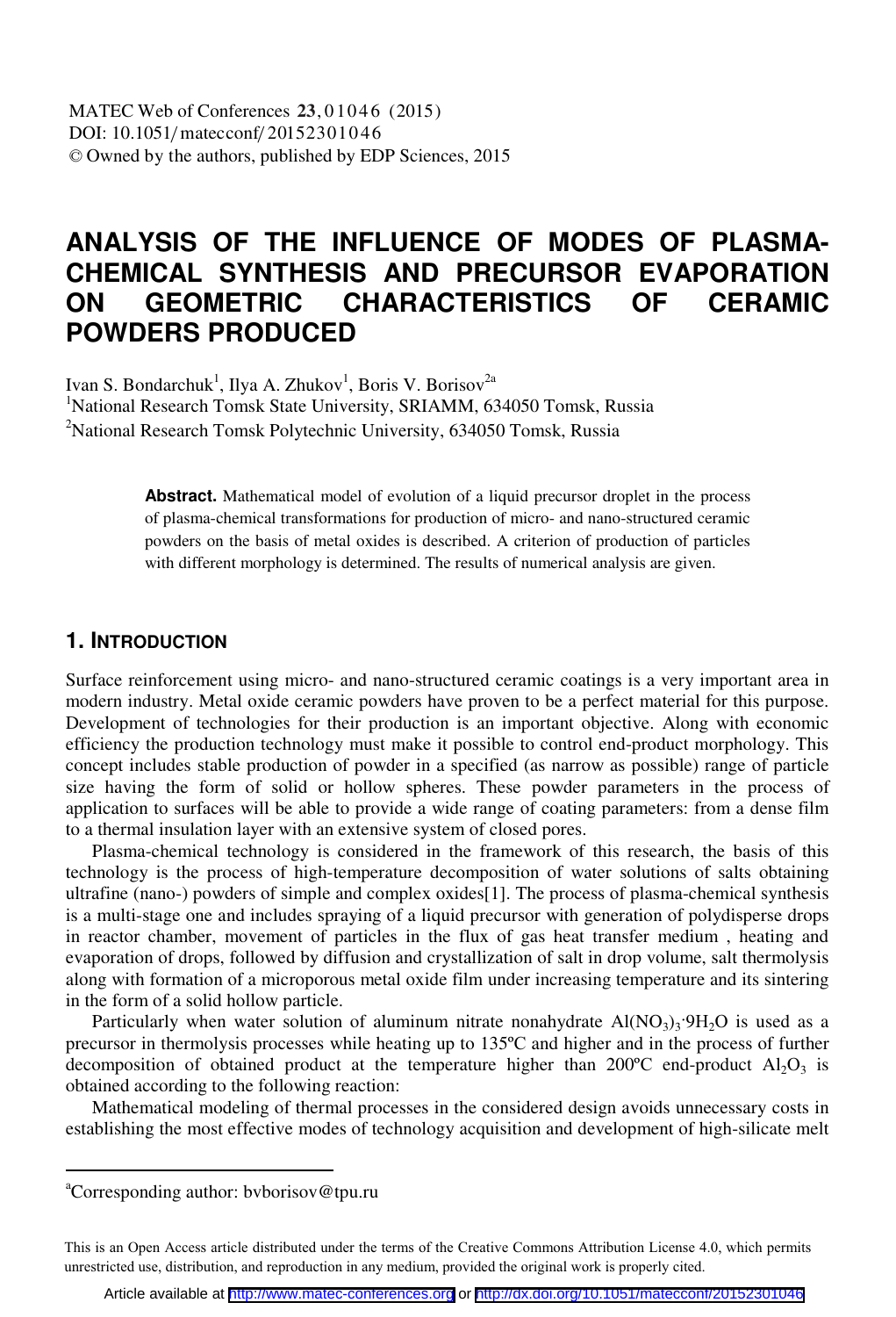from the waste of energy and mining industry using the energy of low-temperature plasma. In this case, the total cross-sectional area, free to move in this direction of the flow varies from a minimum at the entrance to the flow of raw materials up to a maximum at the intersection of the axis of the cylindrical crucible and again to a minimum at the expiration of the finished melt (Fig. 2).

In accordance with a change in the geometry of the flow cross section and the flow rate varies. The minimum radial velocity is in the axis of the crucible, where the stream is most intense thermal effect, which favorably affects the final result, in terms of the completeness of the greatest melt. On the other hand achieve a melt temperature higher than necessary, leading to thermal decomposition of the raw material required to loss of useful properties. Preliminary analysis of the modes of fusion by means of mathematical modeling, taking into account the maximum design features allowing for an early design stage to choose the most rational modes of loading of raw materials, melt and discharge parameters of the plasma column.

$$
4Al(NO3)3 = 2Al2O3 + 12NO2† + 3O2†.
$$

Analysis of plasma-chemical synthesis indicated that powder particle morphology is formed at the stage of droplet evaporation and determined by simultaneous processes taking place in the droplet: heating and evaporation of solution, diffusion of salt to the center of the droplet, salt crystallization and removal of solvent residues (droplet drying). Full mathematical model of considered processes for analysis and selection of the most efficient parameters of plasma-chemical technology includes the tasks of calculation of heat transfer medium flow field and movement of liquid precursor particles. The flow of gas and condensed particles was considered stationary and axially symmetric; turbulent shear stresses were determined by  $k-\epsilon$ -model constraints, the impact of solution drops on turbulence structure was neglected; there were no heat transfer between the gas and channel borders; flow field was considered taking into account heat, mass and momentum exchange between droplets (particles) and gas-vapor flow [1].

### **2. THEORETICAL**

Droplet evolution is considered assuming it has spherical form, constant thermophysical parameters and transfer characteristics of solution and solvent and close-to-zero impact of thermodiffusion during the whole process. Analysis of Biot numbers for heat and mass transfer processes indicated that the droplet under considered conditions has the property of thermally slender body; however, salt concentration distribution over the droplet volume cannot be neglected [2].

Averaged value of droplet temperature T to saturation (boiling) temperature  $T_{\text{var}}$  is determined by the following equation:

$$
\frac{dT}{dt} = \frac{3}{2} \frac{a}{R^2} \text{Nu}(T_e - T),
$$

where  $a$  – solution thermometric conductivity coefficient,  $T_e$  - flow temperature, Nu - Nusselt numbers,  $\overline{R}$  – droplet outer radius. Further thermal influence of the flow on the particle leads to droplet size reduction due to solvent evaporation which is simulated in the framework of reduced film model [3]:

$$
\frac{dR}{dt} = -\frac{\lambda_g}{2\rho R c_{vav}} \text{Nu} \cdot \ln(1+\text{B}),\tag{1}
$$

where  $B = c_{vap} (T_e - T_{vap}) / L$  – Spalding number;  $\lambda_g$  – gas heat conductivity coefficient;  $c_{vap}$  – specific heat capacity;  $L$  – heat of vaporization.

The change of salt concentration in droplet solution is described by the following diffusion equation: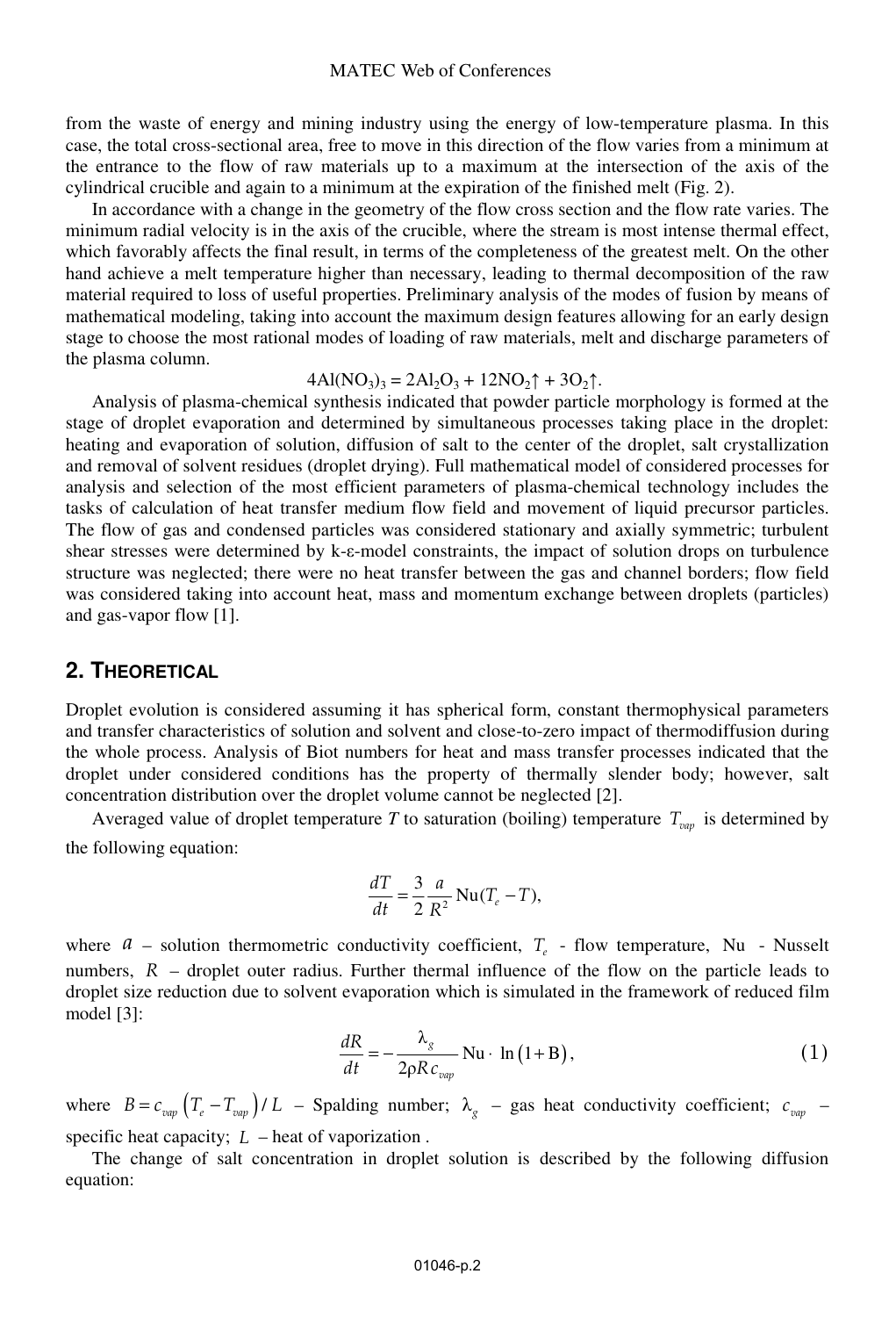#### TSOTR 2015

$$
\frac{\partial C}{\partial t} = \frac{1}{r^2} \frac{\partial}{\partial r} \left( r^2 D_s \frac{\partial C}{\partial r} \right),
$$

where  $D_s$  – diffusion coefficient. Initial conditions for heat conductivity and diffusion equations: equal initial concentration and temperature for the whole droplet volume. Concentration field in the center of the droplet is considered symmetrical. Up to the moment when droplet temperature reaches the value  $T = T_{vav}$  heat exchange on its surface is simulated by the third kind boundary condition. At the stage of intensive evaporation of solution the parameters of mass exchange process at moving boundary  $r = R(t)$  are determined by the equality of temperatures  $T = T_{vav}$  and mass conservation law for the salt at moving surface:

$$
D_s \frac{\partial C}{\partial r} = -\rho \frac{\partial R}{\partial t}.
$$
 (2)

Analysis of equations (1) and (2) makes it possible to introduce a dimensionless parameter equal to the ratio of characteristic time of salt diffusion in droplet volume to characteristic (according to reduced film model) time of evaporation of liquid from its surface:

$$
K = \frac{\lambda_g}{2\rho D_s c_{vap}} Nu \cdot ln(1+B).
$$

#### **3. Results and discussion**

A droplet low-concentration water solution of metal salt with the initial radius  $R0 = 25 \mu m$  was considered as an example. At atmospheric pressure and boiling temperature the following values of basic parameters were determined:

| $D_s = 10^{3} \text{ m}^2/\text{s}$                                                                                                                           | $= 10^{3} \text{ kg/m}^3$ , $a = 1,58 \cdot 10^{3} \text{ m}^2/\text{s}$ , $c_{vap} = 2,0 \cdot 10^{3}$ | $L = 2,26 \cdot 10^{6} \text{ J/kg}$ , $Nu = 2$ |
|---------------------------------------------------------------------------------------------------------------------------------------------------------------|---------------------------------------------------------------------------------------------------------|-------------------------------------------------|
| $J/(kg \cdot K)$ , $T_e - T_{vap} = 50 \text{ K}$ , $T_{vap} = 373 \text{ K}$ , $g = 0,6 \text{ kg/m}^3$ , $S = 2,2 \cdot 10^{5} \text{ Pa} \cdot \text{s}$ . |                                                                                                         |                                                 |

The results of calculation of fields of dimensionless concentrations  $x$  for different values of dimensionless times  $\tau$  and values of criterion K are shown in Fig.1:

$$
\tau = t \, \frac{D_s}{R_0^2} \, , \quad x = \frac{C}{C_{kr}} \, ,
$$

where  $C_{k_r}$  – experimental critical concentration value, if this value is exceeded salt encrustation begins.



**Figure 1.** Distribution of salt concentration in the droplet as a function of time

#### 01046-p.3